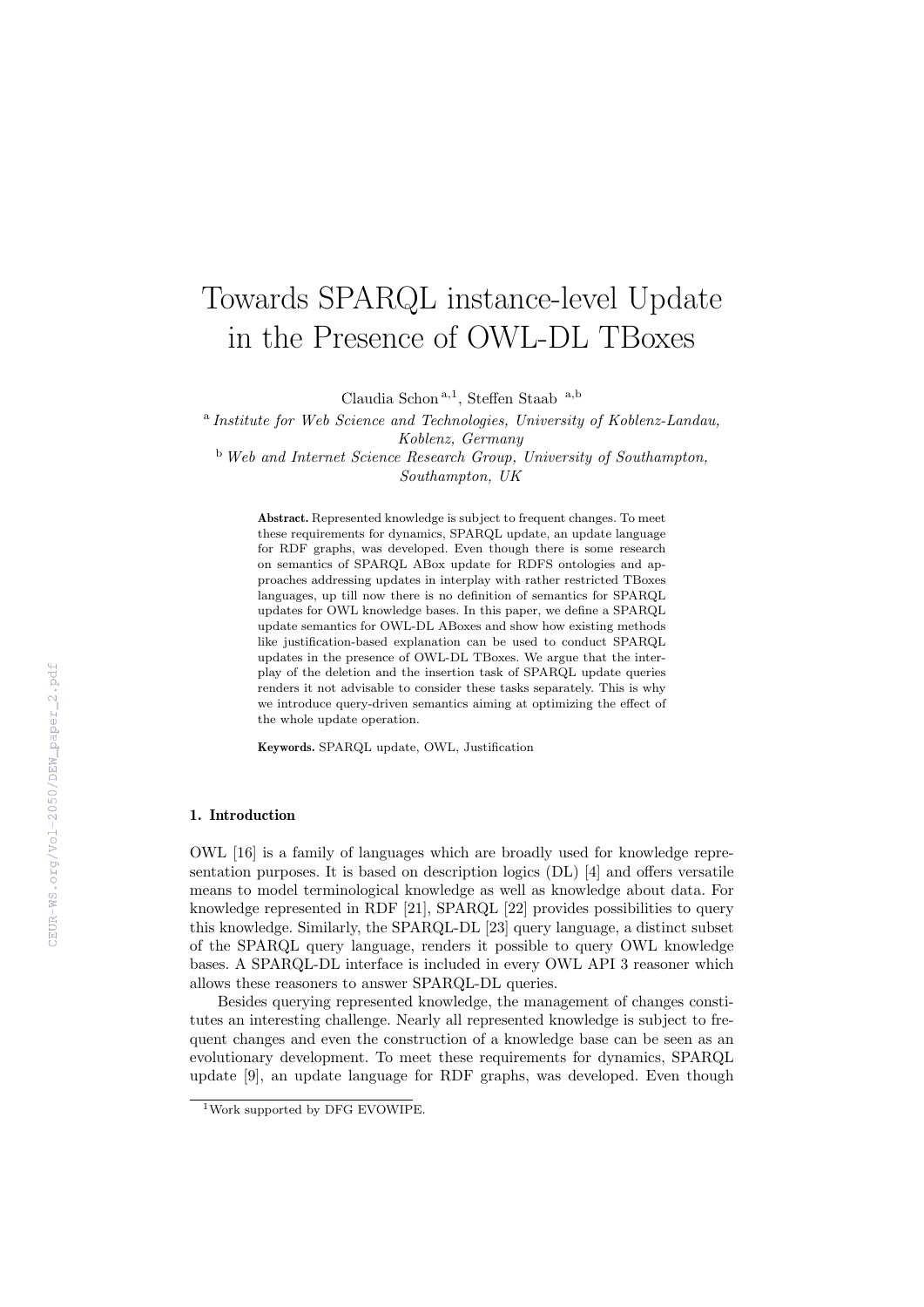there is some research on semantics of SPARQL update for RDFS ontologies [1,13] and approaches addressing updates in interplay with rather restricted TBoxes languages [2], up till now there is no definition of semantics for SPARQL updates for OWL knowledge bases. We define SPARQL update semantics for OWL-DL ABoxes and show how existing methods like justification-based explanation can be used to conduct SPARQL updates in the presence of OWL-DL TBoxes.

## 2. Running Example

We consider the knowledge base  $\mathcal{K} = (\mathcal{T}, \mathcal{A})$ , given in description logic syntax,

$$
\mathcal{T} = \{SoftwareEngineering \sqsubseteq Employee, \tag{1} \}
$$
\n
$$
Secretary \sqsubseteq Employee, \tag{2}
$$
\n
$$
Student \sqcap Employee \sqsubseteq StudentTriangle, \tag{3}
$$
\n
$$
\exists attendsCourse.\top \sqsubseteq Student \}
$$
\n
$$
\mathcal{A} = \{ SoftwareEngineering(John), \tag{5}
$$
\n
$$
Employee(John), \tag{6}
$$
\n
$$
StudentTriangle(John), \tag{7}
$$
\n
$$
Student(john) \}
$$
\n
$$
(8)
$$

with a SPARQL update which removes the status of being a *StudentTrainee* from all students who are employees and assigns them to some special course c1.

```
INSERT {?X :attendsCourse :c1}
DELETE {?X a : StudentTrainee}
WHERE {?}X a : Student, ?X a : Employee}
```
The update is supposed to be incorporated into the ABox by removing and adding as few assertions as possible. According to [9], the overall processing model is to first evaluate the pattern in the WHERE clause, then to perform the deletion and after that the insertion. In order to use a uniform notation, we stick to description logic syntax and represent the triples which are supposed to be deleted or inserted as ABox assertions. W.r.t. the query presented above, the task is to delete StudentTrainee(john) and to insert attends Course(john, c1). To accomplish the deletion, we have to find a minimal set of ABox assertions whose deletion prevents  $StudentTrainee(iohn)$  from being entailed by the knowledge base. This can be done by removing one of the following two sets

{StudentTrainee(john), Student(john)}  ${StudentTraine(john), Emplayer(john), SoftwareEngineering(john)}$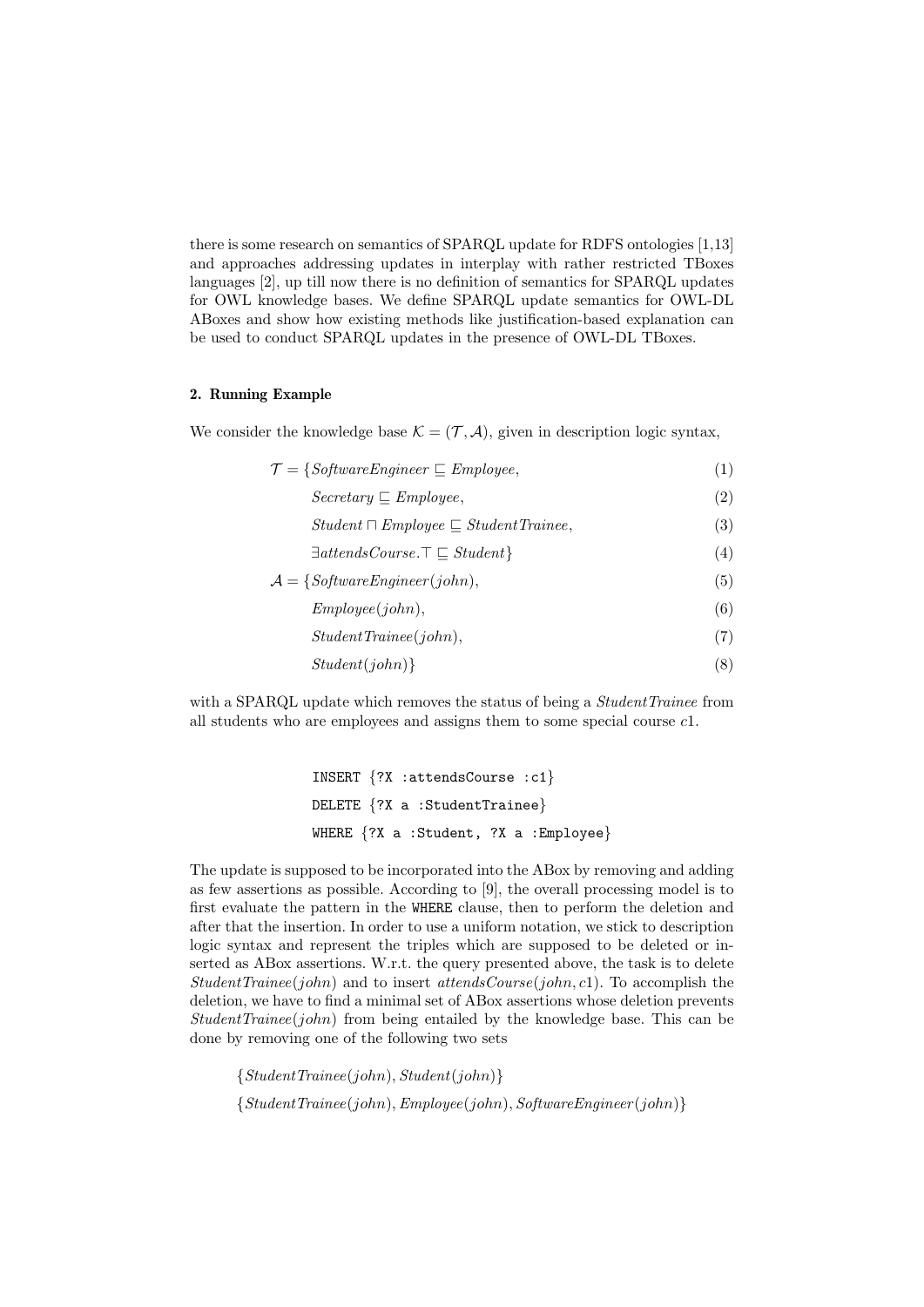from the ABox. Note that both these possibilities constitute a minimal way to delete  $StudentTriangle(john)$  since no proper subset implements the deletion. For example the knowledge base resulting from removing only  $StudentTriangle(john)$ from the ABox would still entail  $StudentTriangle(john)$  since  $Student(john)$ ,  $Employee(john)$  together with the TBox axiom (3) imply  $StudentTriangle(john)$ . In general, when considering knowledge bases with expressive TBoxes, there are many possibilities to accomplish a deletion. Determining which assertions to delete leads to different semantics for SPARQL update delete. Sec. 6 introduces some possible choices. Considering the insertion part of the example SPARQL update query, the task is to insert  $attendCourse(john, c1)$  into the ABox. Taking a closer look at the knowledge base, the last axiom in the TBox reveals that inserting  $attendCourse(john, c1)$  implies  $Student(john)$  which directly contradicts the first possibility to delete StudentTrainee(john) mentioned above. This illustrates, that it is not advisable to consider insertion and deletion separately as this might have undesired effects. To remedy this situation, in Sec. 6 we introduce query-driven semantics taking into account the whole query.

Inserting new assertions into an ABox might introduce inconsistencies. In this case, debugging techniques can be used to remove the inconsistency. Choosing one of the possibly many ways to resolve an inconsistency can be done by choosing one of the semantics we introduce in Sec. 6.2.

## 3. Background and Related Work

#### 3.1. Related Work

The problem of belief revision and updating knowledge bases has received much attention in research [3,12]. [11] introduces a kernel semi-revision operator for belief bases in OWL-DL. The basic idea of this operator is to add the new information to the knowledge base, then compute all justifications for possible inconsistencies and remove one element from each of these justifications. Since in the last step the previously introduced information might be removed, it is not guaranteed that the inserted information is contained in the result. In contrast to this, some of the semantics we introduce guarantee that the result contains the inserted information whenever this is possible.

In [5], the prioritized assertional-based revision of DL-Lite knowledge bases is addressed. In their setting, it is assumed that the data is associated with priority or credibility information, possibly originating from the combination of data from different sources where each source has a certain reliability level.

Instance-level insertion and deletion for  $DL$ -Lite<sub>F</sub>, a tractable extension of DL-Lite which is oriented towards data intensive applications, is investigated in [6]. Since all reasoning tasks in DL-Lite<sub>F</sub> are tractable, approaches developed for this logic cannot be expected to be suitable for OWL-DL.

With respect to SPARQL update, [1] discusses possible semantics for SPARQL update in the presence of DL-Lite TBoxes. Due to the low expressivity of DL-Lite, inconsistencies are not an issue. [2] addresses the problem of handling inconsistencies due to class disjointness introduced by SPARQL updates. The ap-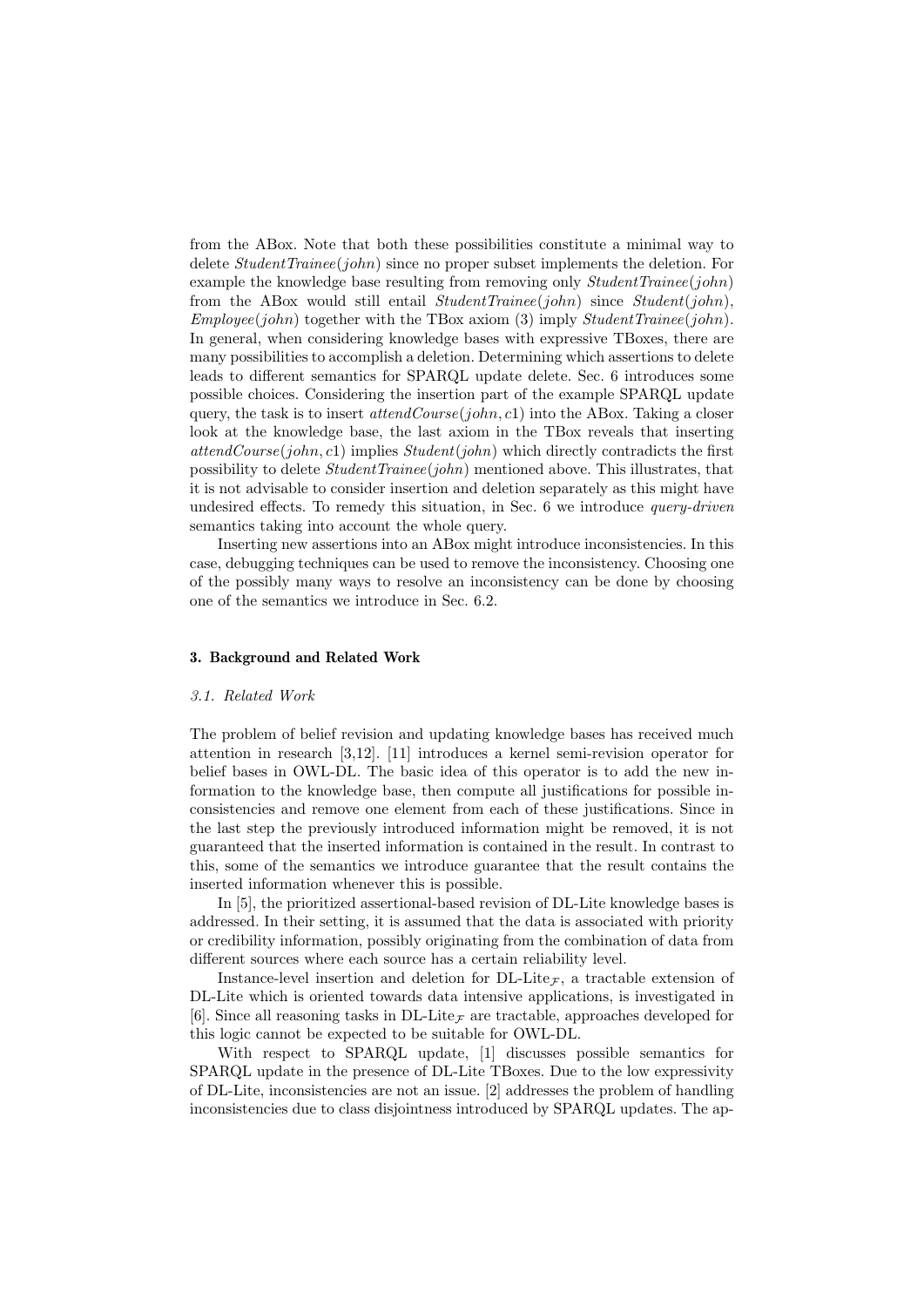proach is restricted to a DL-Lite fragment called  $DL-Lite_{RDFS}$  covering RDFS as well as concept disjointness axioms. Different semantics of SPARQL ABox updates are defined similar to the notion of the inconsistency tolerant semantics introduced in [15]. [2] use skillful query-rewriting to determine and resolve inconsistencies. These rewritings exploit the fact that in  $DL-Lite_{RDFS}$ , inconsistencies are caused by at most two ABox assertions. In contrast to this, inconsistencies in OWL-DL can be caused by an arbitrary number of ABox assertions.

[18] presents an approach for interactive ontology revision. User interaction is used to decide if an axiom should be accepted or rejected. This is combined with automated reasoning to ensure consistency.

## 3.2. Further Background

We introduce syntax and semantics of the description logic  $\mathcal{SHOLN}$  which corresponds to OWL-DL. Given a set of *atomic roles*  $N_R$ , the set of *roles* is defined as  $N_R \cup \{R^- \mid R \in N_R\}$ , where  $R^-$  denotes the *inverse role* corresponding to the atomic role R. A role inclusion axiom is an expression of the form  $R \subseteq S$ , where  $R$  and  $S$  are atomic or inverse roles. A *transitivity axiom* is of the form  $Trans(S)$  for S an atomic or inverse role. An RBox  $R$  is a finite set of role inclusion axioms and transitivity axioms.  $\sqsubseteq^*$  denotes the reflexive, transitive closure of  $\subseteq$  over  $\{R \subseteq S, Inv(R) \subseteq Inv(S) | R \subseteq S \in \mathcal{R}\}.$  A role R is transitive in R if there exists a role S such that  $S \subseteq^* R$ ,  $R \subseteq^* S$ , and either  $Trans(S) \in \mathcal{R}$  or  $Trans(Inv(S)) \in \mathcal{R}$ . If no transitive role S with  $S \subseteq^* R$  exists, R is called simple.

Let  $N_C$  be the set of *atomic concepts* and  $N_I$  a set of individuals. The set of concepts is inductively defined using the following grammar:

$$
C \rightarrow \top \mid \bot \mid A \mid \neg C \mid C_1 \sqcap C_2 \mid C_1 \sqcup C_2 \mid \exists R.C \mid \forall R.C \mid \geq nS \mid \leq nS \mid \{a\}
$$

where  $A \in N_C$ ,  $C_i$  SHOIN concepts,  $R \in N_R$ ,  $S \in N_R$  a simple role and  $a \in N_I$ .

A general concept inclusion (GCI) is of the form  $C \subseteq D$  with C and D  $\mathcal{SHOLN}$  concepts. A TBox  $\mathcal T$  is a finite set of GCIs also called axioms. An ABox A is a finite set of assertions of the form  $A(a)$  and  $R(a, b)$ , with A an atomic concept, R an atomic role and a, b are individuals from  $N_I$ . Note that in our setting, the ABox is only allowed to contain assertions about the belonging of individuals to atomic concepts and roles.

A knowledge base K is a triple  $(\mathcal{R}, \mathcal{T}, \mathcal{A})$  with signature  $\Sigma = (N_C, N_R, N_I)$ . The tuple  $\mathcal{I} = (1, 1, \Delta^{\mathcal{I}})$  is an *interpretation* for K iff  $\Delta^{\mathcal{I}} \neq \emptyset$  and  $\Delta^{\mathcal{I}}$  assigns an element  $a^{\mathcal{I}} \in \Delta^{\mathcal{I}}$  to each individual a, a set  $A^{\mathcal{I}} \subseteq \Delta^{\mathcal{I}}$  to each atomic concept A, and a relation  $R^{\mathcal{I}} \subseteq \Delta^{\mathcal{I}} \times \Delta^{\mathcal{I}}$  to each atomic role R.  $\cdot^{\mathcal{I}}$  then assigns values to more complex concepts and roles as described in Tab. 1.  $\mathcal I$  is a model of  $\mathcal K$  $(\mathcal{I} \models \mathcal{K})$  if it satisfies all axioms and assertions in R, T and A as shown in Tab. 1. A TBox  $\mathcal T$  is called consistent, if there is an interpretation satisfying all axioms in T. A concept C is called *satisfiable w.r.t.* R and T iff there exists a model I of R and T with  $C^{\mathcal{I}} \neq \emptyset$ . An assertion A of the form  $B(a)$  or  $R(a, b)$  is entailed by a knowledge base K, denoted by  $\mathcal{K} \models A$ , iff  $\mathcal{I} \models A$  for all models  $\mathcal{I}$  of K.

Since this paper only considers updates concerning the ABox, we restrict the following definition to ABox assertions. For the task of deleting assertions from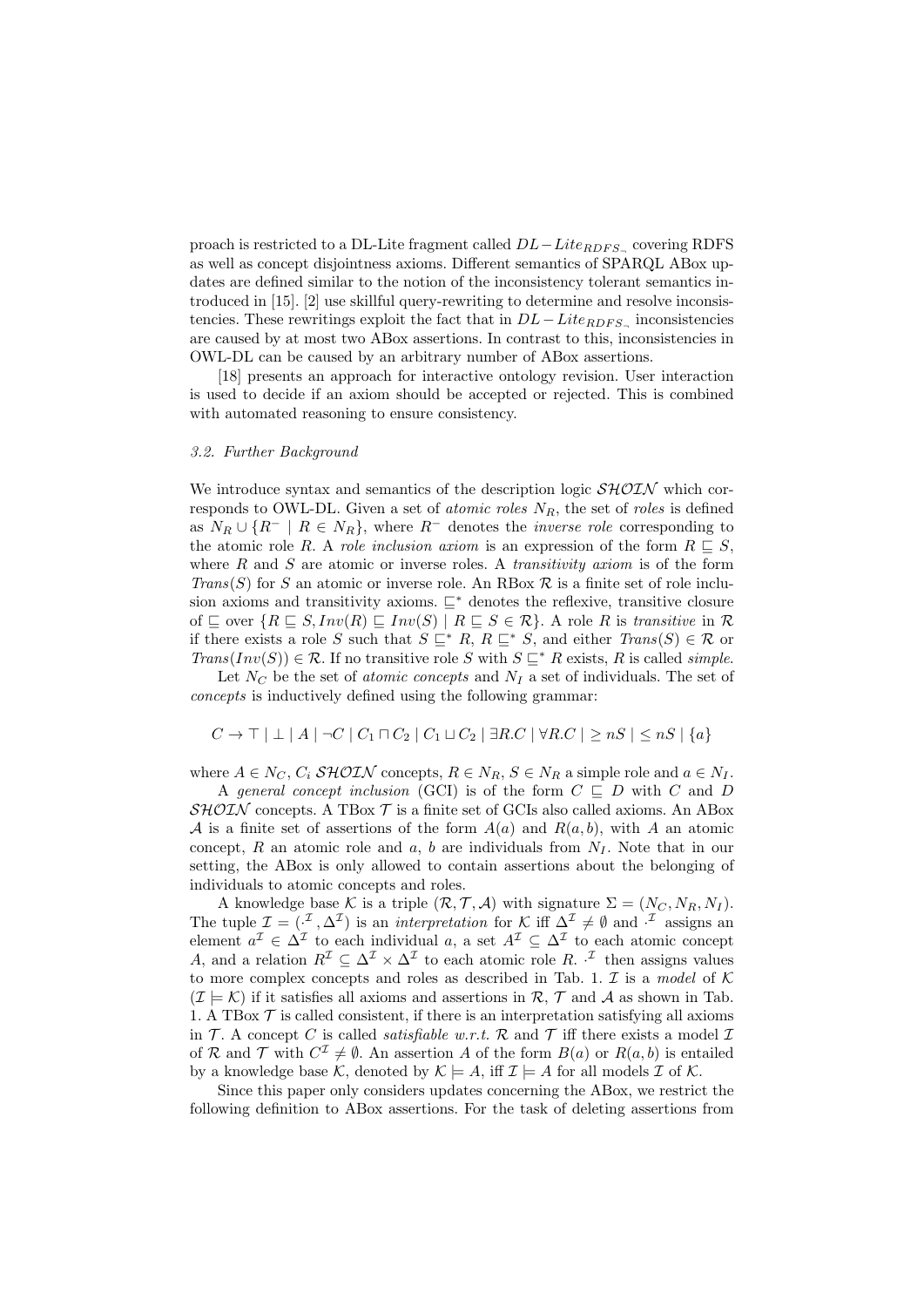|                                                                     |                                                                            |                                                                                 | Concepts and Roles      |                                                                                                                     |
|---------------------------------------------------------------------|----------------------------------------------------------------------------|---------------------------------------------------------------------------------|-------------------------|---------------------------------------------------------------------------------------------------------------------|
|                                                                     | $T^{\mathcal{I}} = \Lambda^{\mathcal{I}}$                                  |                                                                                 | ${a}^{\mu} = {a}^{\mu}$ |                                                                                                                     |
|                                                                     | $I^{\mathcal{I}} = \emptyset$                                              |                                                                                 |                         | $(\forall R.C)^{\mathcal{I}} = \{x \mid \forall y : (x, y) \in R^{\mathcal{I}} \Rightarrow y \in C^{\mathcal{I}}\}$ |
|                                                                     | $(\neg C)^{\mathcal{I}} = \Delta^{\mathcal{I}} \backslash C^{\mathcal{I}}$ |                                                                                 |                         | $(\exists R.C)^{\mathcal{I}} = \{x \mid \exists y : (x, y) \in R^{\mathcal{I}} \land y \in C^{\mathcal{I}}\}\$      |
| $(C \sqcup D)^{\mathcal{I}} = C^{\mathcal{I}} \cup D^{\mathcal{I}}$ |                                                                            |                                                                                 |                         | $(\geq n S)^{\mathcal{I}} = \{x \mid  \{y \mid (x, y) \in S^{\mathcal{I}}\}  \geq n\}$                              |
| $(C \sqcap D)^{\mathcal{I}} = C^{\mathcal{I}} \cap D^{\mathcal{I}}$ |                                                                            |                                                                                 |                         | $(n S)Z = {x   {y   (x, y) \in SZ}  n$                                                                              |
|                                                                     |                                                                            | $(R^{-})^{\mathcal{I}} = \{(y, x)   (x, y) \in R^{\mathcal{I}}\}\$              |                         |                                                                                                                     |
|                                                                     | TBox & RBox axioms                                                         |                                                                                 |                         | ABox assertion                                                                                                      |
|                                                                     |                                                                            | $C \sqsubset D \quad \Rightarrow \quad C^{\mathcal{I}} \subset D^{\mathcal{I}}$ |                         | $A(a) \Rightarrow a^{\mathcal{I}} \in A^{\mathcal{I}}$                                                              |
|                                                                     |                                                                            | $R \sqsubseteq S \Rightarrow R^{\mathcal{I}} \subseteq S^{\mathcal{I}}$         |                         | $R(a, b) \Rightarrow (a^{\mathcal{I}}, b^{\mathcal{I}}) \in R^{\mathcal{I}}$                                        |
|                                                                     |                                                                            | $Trans(R) \Rightarrow (R^{\mathcal{I}})^+ \subseteq R^{\mathcal{I}}$            |                         |                                                                                                                     |

Table 1. Model-theoretic semantics of  $\mathcal{SHOIN}$ .  $R^+$  is the transitive closure of R,  $R^-$  is the inverse of role R.

| ABox   | <b>RDF</b>     |  |  |
|--------|----------------|--|--|
| A(x)   | $x \in A$ .    |  |  |
| P(x,y) | $x \nvert y$ . |  |  |

**Table 2.** SHOIN ABox assertions vs. RDF as presented in [2], with A a concept name, P a role (or property) name,  $\Gamma$  a set of IRIs and  $x, y \in \Gamma$ .

a knowledge base or the task of debugging an ABox which is unsatisfiable w.r.t. the TBox and RBox, the notion of justifications is very helpful. Given an ABox assertion  $\alpha$  and a knowledge base  $\mathcal{K} = (\mathcal{R}, \mathcal{T}, \mathcal{A})$ , a justification of  $\alpha$  in  $\mathcal{K}$  is a minimal subset of A which together with  $\mathcal T$  and  $\mathcal R$  implies  $\alpha$ .

**Definition 1 (Justification [14])** Let  $\mathcal{K} = (\mathcal{R}, \mathcal{T}, \mathcal{A})$  be a knowledge base and  $\alpha$  be an ABox assertion.  $\mathcal{J} \subseteq \mathcal{A}$  is a justification for  $\alpha$  in K if  $(\mathcal{R}, \mathcal{T}, \mathcal{J}) \models \alpha$  and for all  $\mathcal{J}' \subset \mathcal{J}$ ,  $(\mathcal{R}, \mathcal{T}, \mathcal{J}') \not\models \alpha$ . The set of all justifications for  $\alpha$  in K is denoted by  $Just(\alpha, K).$ 

An Internationalized Resource Identifier (IRI) is a character string used to identify a resource. Blank nodes identify anonymous resources which are not directly identifiable from an RDF statement. A literal is a character string which possibly can be interpreted by means of a certain datatype.

Definition 2 (RDF Triple, RDF Graph) Let I, B and L be disjoints sets of IRIs, blank nodes and literals. An RDF triple is of the form  $(s, p, o) \in (I \cup B) \times I \times$  $(I \cup B \cup L)$ . A set of RDF triples is called RDF graph.

A triple without blank node is called *ground triple*. Every  $\mathcal{SHOLN}$  knowledge base can be mapped to an RDF graph and vice versa. See Tab. 2 for the mapping of ABox assertions and [19] for further details on the mapping. Therefore, we consider a knowledge base  $\mathcal{K} = (\mathcal{R}, \mathcal{T}, \mathcal{A})$  to be equivalent to the RDF graph produced by this mapping. Furthermore, for the sake of uniform notation, in most cases we will stick to DL syntax.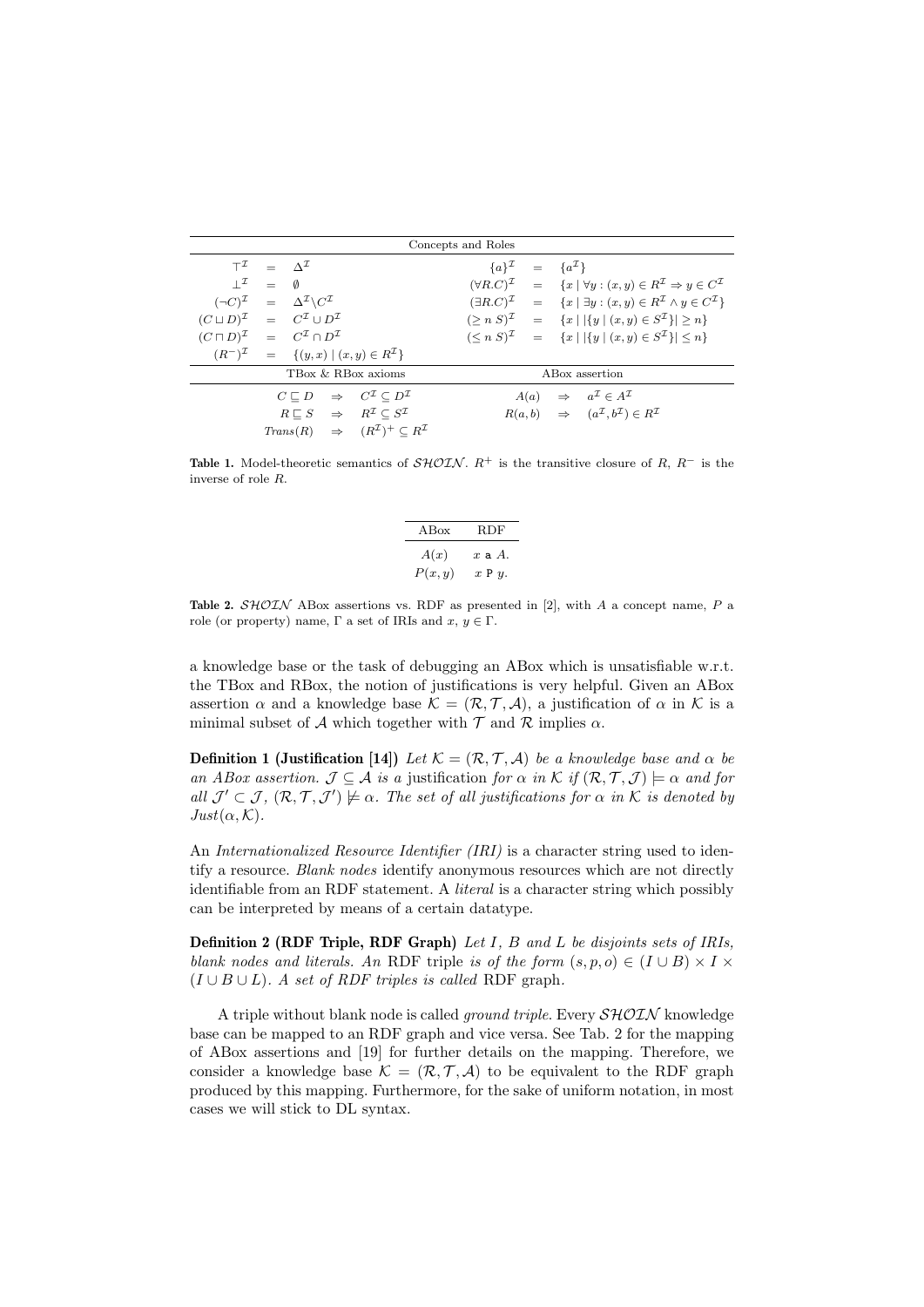**Definition 3 (BGP, CQ, UCQ, Query Answer [2])** A conjunctive query (CQ)  $q$ , or basic graph pattern (BGP), is a set of atoms of the form given in Tab. 2 where  $x, y \in \Gamma \cup V$  with V a countable infinite set of variables (written as '?-' prefixed alphanumeric strings) and  $\Gamma$  a set of IRIs. A union of conjunctive queries (UCQ) or UNION pattern Q, is a set of CGs.  $V(q)$   $(V(Q))$  denotes the set of variables, occurring in q (Q). An answer to a CQ q over a knowledge base K is a substitution  $\theta$  of the variables in  $V(q)$  with constants in  $\Gamma$  such that every model of K satisfies all facts in q $\theta$ . The set of all such answers is denoted with ans $(q, K)$ . The set of answers to a UCQ Q is  $\cup_{q\in Q}ans(q,\mathcal{K})$ .

Please note, that our definition of a BGP disallows blank nodes. Next, we introduce the notion of a SPARQL update operation and simple update semantics.

**Definition 4 (SPARQL Update Operation**[2]) Let  $P_d$  and  $P_i$  be BGPs and  $P_w$  a BGP or UNION pattern. An update operation  $u(P_d, P_i, P_w)$  has the form

DELETE  $P_d$  INSERT  $P_i$  where  $P_w$ 

**Definition 5 (Simple Update Semantics [2])** Let  $\mathcal{K} = (\mathcal{R}, \mathcal{T}, \mathcal{A})$  be a knowledge base then the simple update of  $K$  w.r.t. an SPARQL update operation  $u(P_d, P_i, P_w)$  is defined as  $\mathcal{K}_{u(P_d, P_i, P_w)} = (\mathcal{R}, \mathcal{T}, ((\mathcal{A} \setminus \mathcal{A}_d) \cup \mathcal{A}_i)$  where  $\mathcal{A}_d =$  $\cup_{\theta \in ans(P_w,\mathcal{K})} gr(P_d\theta)$  and  $\mathcal{A}_i = \cup_{\theta \in ans(P_w,\mathcal{K})} gr(P_i\theta)$  with gr a selection function which selects all ground triples from a BGP.

The simple update of a knowledge base w.r.t.  $u(P_d, P_i, P_w)$  results in removing the set of ABox assertions corresponding to  $P_d$  and adding the set of ABox assertions corresponding to  $P_i$ . Note that in case of using simple update semantics, it is not guaranteed that the assertions in  $P_d$  are not entailed anymore. Furthermore, it is possible that the resulting knowledge base is inconsistent. Since this outcome is not always acceptable for an update, in Sec. 6 we suggest different semantics for SPARQL update operations which behave differently.

## 4. Overall Architecture

According to [9], the overall processing model for performing a SPARQL update query is to first evaluate the pattern in the WHERE clause, then perform the deletion and after that the insertion. This is why we suggest the workflow given in Algorithm 1.

In Line 1 a CONSTRUCT query for the DELETE and WHERE clause is used to create a graph  $G_D$  consisting of the triples which are supposed to be deleted. These triples correspond to a set of ABox assertions denoted by  $\mathcal{A}_d$ . Similar to this, Line 2 constructs the set  $A_i$  of ABox assertions which are supposed to be inserted. Next, the task of deleting the set of assertions given in  $\mathcal{A}_d$  is addressed. For this, in Line 3 function compDeletion is called which, given a knowledge base, a set of ABox assertions which should be deleted and a keyword indicating the desired semantics, determines a subset of  $A$  which accomplishes the deletion. The pseudo code for this procedure is given in Algorithm 2. Line 4 checks the satisfiability of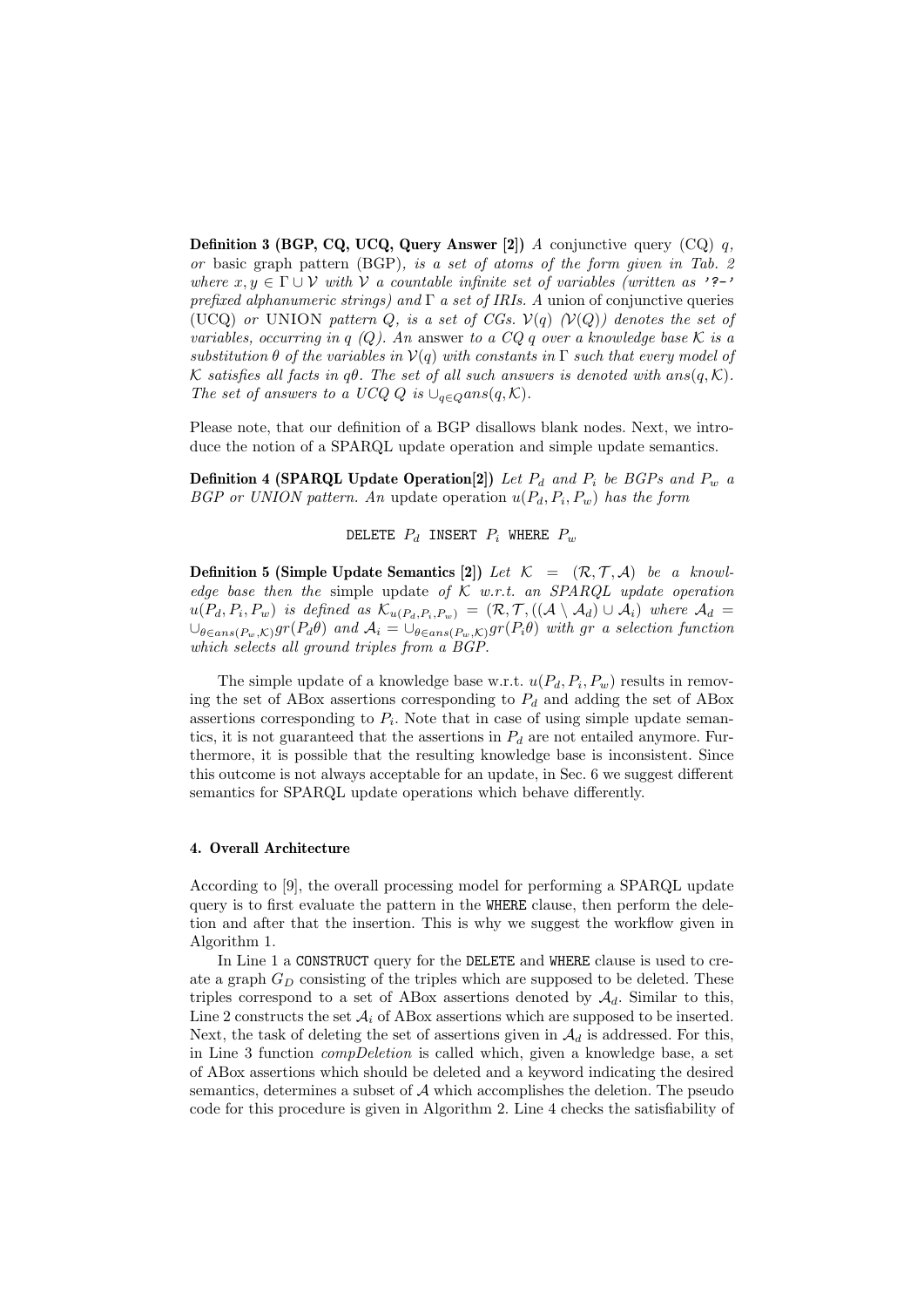Algorithm 1 Perform a SPARQL update query to a knowledge base.

**Input:**  $K = (\mathcal{R}, \mathcal{T}, \mathcal{A})$ , SPARQL update query  $u(P_d, P_i, P_w)$ , DeleteSem the desired sematics for deletion and *InsertSem* the desired semantics for insertion. **Output:** Revised knowledge base  $K = (\mathcal{R}, \mathcal{T}, \mathcal{A}_{Revised})$ 

1:  $A_d$  = set of ABox ass. for the result of asking CONSTRUCT  $P_d$  WHERE  $P_w$  to K 2:  $A_i$  = set of ABox ass. for the result asking CONSTRUCT  $P_i$  WHERE  $P_w$  to K 3: Deletion =  $compleletion(\mathcal{K}, \mathcal{A}_d, DeleteSem)$ 4: if  $\mathcal{K} = (\mathcal{R}, \mathcal{T}, (\mathcal{A} \setminus Deletion) \cup \mathcal{A}_i)$  consistent then 5: return  $\mathcal{K} = (\mathcal{R}, \mathcal{T}, (\mathcal{A} \setminus Deletion) \cup \mathcal{A}_i)$ 6: else 7: Debug =  $compDeletion(\mathcal{K} = (\mathcal{R}, \mathcal{T}, (\mathcal{A} \setminus Deletion) \cup \mathcal{A}_i), \{\bot\}, InsertSem)$ 8: return  $\mathcal{K} = (\mathcal{R}, \mathcal{T}, ((\mathcal{A} \setminus Deletion) \cup \mathcal{A}_i) \setminus Debug)$ 9: end if

the knowledge base resulting from first deleting the ABox assertions determined by the *compDeletion* function and then adding the assertions in  $A_i$ . If the resulting knowledge base is satisfiable, then Line 5 returns the resulting knowledge base. If however the resulting knowledge base is unsatisfiable, the compDeletion procedure is used to debug the knowledge base. For this purpose, the compDeletion procedure is called with  $\{\perp\}$  as the set of assertions which are supposed to be deleted together with the desired insert semantics InsertSem. compDelete computes a set of ABox assertions which should be deleted in order to debug the knowledge base. This approach exploits the fact that debugging a knowledge base can be accomplished by deleting false from the knowledge base. Line 8 returns the knowledge base resulting from removing the computed set Debug, resulting in the knowledge base  $\mathcal{K} = (\mathcal{R}, \mathcal{T}, ((\mathcal{A} \setminus Deletion) \cup \mathcal{A}_i) \setminus Debug).$ 

## 5. Deletion

For a knowledge base  $\mathcal{K} = (\mathcal{R}, \mathcal{T}, \mathcal{A})$  and  $\mathcal{A}_d$  a set of ABox assertions which are supposed to be deleted, we now describe how to determine a minimal subset of A whose deletion prevents the assertions in  $\mathcal{A}_d$  from being entailed by  $\mathcal{K}$ .

**Definition 6 (Deletion)** Let  $\mathcal{K} = (\mathcal{R}, \mathcal{T}, \mathcal{A})$  be a knowledge base and  $\mathcal{A}_d$  a set of ABox assertions. A deletion D of  $A_d$  in K is a minimal subset of the ABox A such that no element in  $\mathcal{A}_d$  is entailed by  $(\mathcal{R}, \mathcal{T}, \mathcal{A} \setminus D)$ .

As demonstrated by the example provided in Sec. 2, it is not sufficient to only remove all elements contained in  $A_d$  from the ABox since even after their removal they might still be entailed by the knowledge base. Furthermore, there might be more than one possible way to accomplish the deletion of  $A_d$ . The latter aspects will be addressed in Sec. 6. To determine a deletion of  $\mathcal{A}_d$  in a knowledge base  $\mathcal{K}$ , we suggest to use justifications.

#### 5.1. Justification based Deletion

Justifications can be used to compute a deletion for an assertion  $\alpha$  from a knowledge base  $\mathcal{K} = (\mathcal{R}, \mathcal{T}, \mathcal{A})$ . Please note that according to Def. 1, we restrict jus-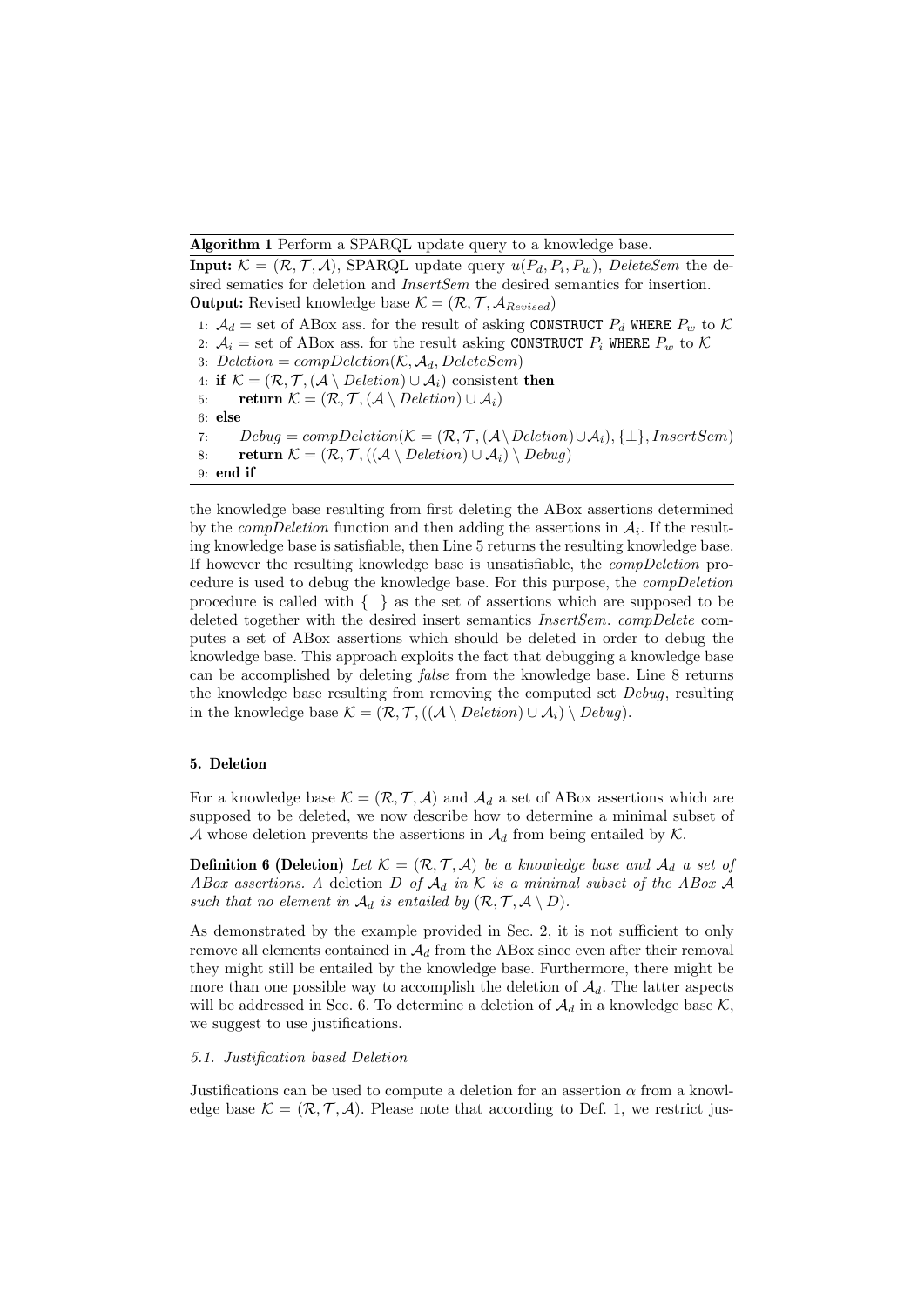tifications to be subsets of the ABox. Since the set of all justifications for  $\alpha$  in  $\mathcal{K} = (\mathcal{R}, \mathcal{T}, \mathcal{A})$  corresponds to the set of all minimal subsets of A which together with R and T imply  $\alpha$ , it is sufficient to delete exactly one element from each justification in order to prevent  $\alpha$  from being entailed. This corresponds to the construction of a minimal hitting set of the set of all justifications for  $\alpha$  in K.

**Definition 7 (Hitting Set)** Let  $S = \{S_1, \ldots S_n\}$  be a set of sets. A hitting set for S is a set  $H \subseteq \bigcup_{i=1}^n S_i$  with  $H \cap S_i \neq \emptyset, \forall 1 \leq i \leq n$ . If further no proper subset of H is a hitting set for S, H is called a minimal hitting set. The set of all minimal hitting sets for S is denoted by  $HS(S)$ .

Each minimal hitting set in  $HS(Just(\alpha, \mathcal{K}))$  constitutes a deletion of  $\{\alpha\}$  in K.

**Example 1** The set of all justifications for StudentTrainee(john) in the knowledge base  $K$  given in Sec. 2 is:

 $Just(StudentTriangle(john), K) = \{\{StudentTriangle(john)\},\$  ${Student(john), Employee(john)},$  ${Student(iohn), SoftwareEnainer(iohn)}$ 

The two minimal hitting sets for Just(StudentTrainee(john), K), which both provide a deletion for StudentTrainee(john) in  $K$ , are:

 $H_1 = \{StudentTriangle(john), Employee(john), SoftwareEngineer(john)\}\$ 

 $H_2 = \{StudentTriangle(john), Student(john)\}$ 

Potentially every subset of the ABox can be a justification for  $\alpha$ , resulting in justifications with arbitrary cardinalities. Hence, there can be more than one hitting set for the set of all justifications of  $\alpha$  and different ways to perform a deletion. When dealing with SPARQL update queries, it is reasonable to assume that more than one ABox assertion is supposed to be deleted. The first idea to compute all possible deletions for a set of assertions  $\mathcal{A}_d$  would be to compute all justifications for all assertions in  $\mathcal{A}_d$  separately and then compute all minimal hitting sets for these justifications. However this approach considers an unnecessarily high number of justifications because the union of all justifications might contain non-minimal sets.

**Example 2** Consider the knowledge base presented in the Sec. 2 together with  $A_d =$  ${StudentTraine (john), Student(john)}$  the set of assertions which are supposed to be deleted. The task is to find a minimal set  $\mathcal{A}' \subseteq \mathcal{A}$  such that  $(\mathcal{T}, \mathcal{A} \setminus \mathcal{A}') \not\models$ StudentTrainee(john) and  $(\mathcal{T}, \mathcal{A} \setminus \mathcal{A}') \not\models Student(a)$ . We construct the set of justifications for both assertions:

 $Just(StudentTriangle(john), K) = \{\{StudentTriangle(john)\},\$  ${Emplove(iohn), Student(iohn)}.$ 

 $\{SoftwareEngineering(john), Student(john)\}\}$ 

 $Just(Student(john), K) = \{\{Student(john)\}\}.$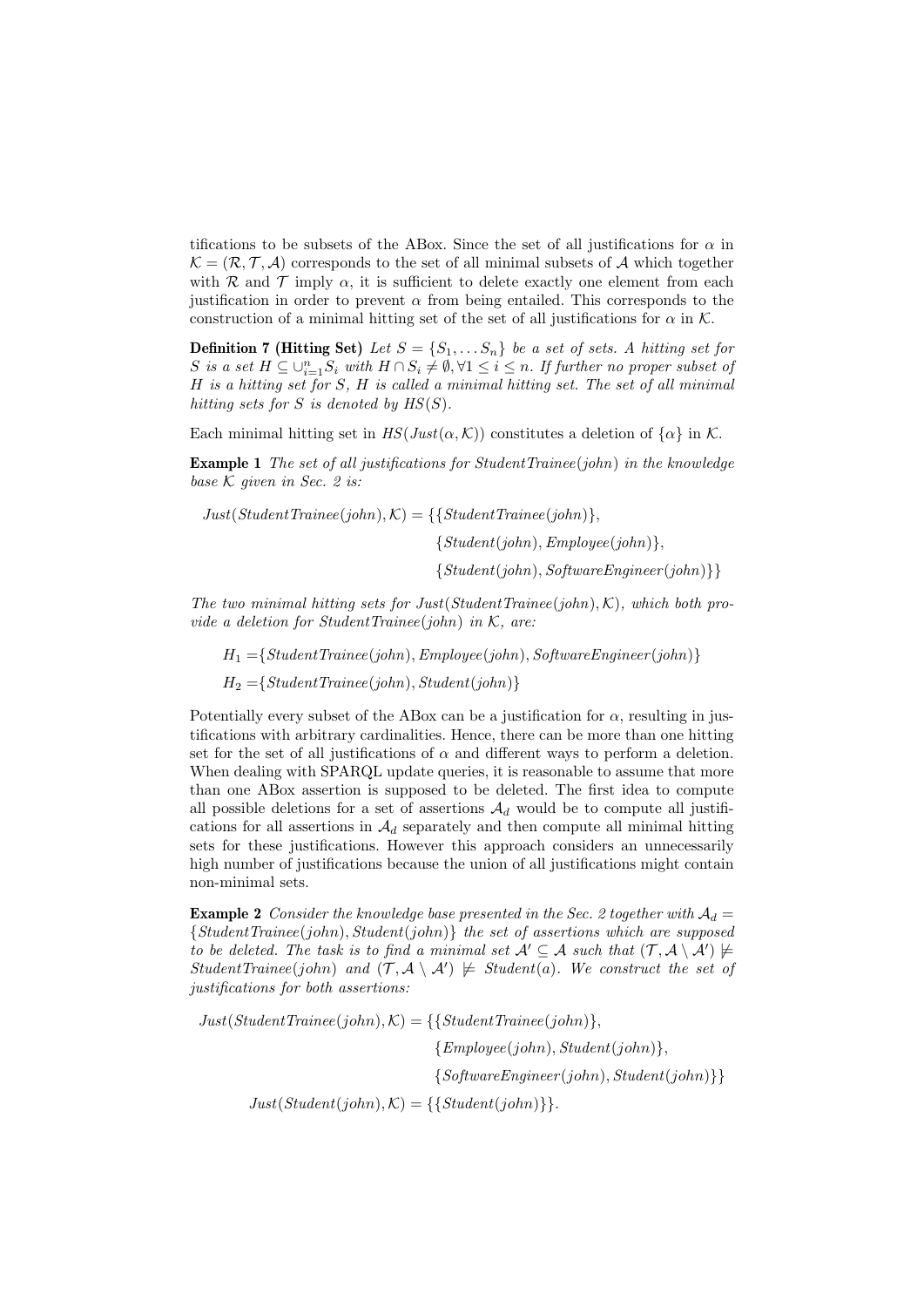The only hitting for Just(StudentTrainee(john),  $\mathcal{K}$ ) ∪ Just(Student(john),  $\mathcal{K}$ ) is

 $HS(Just(StudentTriangle(john), K) \cup Just(Student(john), K))$ 

 $=\{\{StudentTriangle(john), Student(john)\}\}.$ 

Only the justifications  ${StudentTriangle(john)}$  and  ${Student(john)}$  have to be considered for the construction of the hitting set, since the other justifications are supersets of  ${Student(john)}$ . This leads to the notion of root justifications.

**Definition 8 (Root Justification [17])** Let  $\mathcal{K} = (\mathcal{R}, \mathcal{T}, \mathcal{A})$  be a knowledge base,  $U = {\alpha_1, \ldots, \alpha_n}$  a set of ABox assertions and Just $(\alpha_i, \mathcal{K})$  the set of all justifications of  $\alpha_i$  in K. A set  $J \in \bigcup_{i=1}^n Just(\alpha_i, \mathcal{K})$  is a root justification for U in K if there is no  $J' \in \bigcup_{i=1}^n Just(\alpha_i, \mathcal{K})$  with  $J' \subset J$ . All justifications in  $\bigcup_{i=1}^n Just(\alpha_i, \mathcal{K})$ which are not a root justification are called derived justification.

**Example 3** Only  ${StudentTriangle(John)}$  and  ${Student(John)}$  are root justifications in Ex. 2.

As shown in [17], for a set of assertions  $\mathcal{A}_d$  which are supposed to be deleted from a knowledge base  $\mathcal K$  it is sufficient to consider only root justifications in order to determine what to delete.

Next we present Algorithm 2 which uses the notion of root justifications to compute a deletion for a set of ABox assertions from a knowledge base. We use a black box for the computation of root justifications. One way to compute all root justifications for a given set of assertions  $\mathcal{A}_d$  is to use an off the shelf reasoner like Pellet [24] to compute first all justifications for the different elements of  $\mathcal{A}_d$ and then to remove all derived justifications. Another way is to use the algorithm introduced in [17] which directly computes the root justifications. For a knowledge

# Algorithm 2 (compDeletion)

Given  $\mathcal{K} = (\mathcal{R}, \mathcal{T}, \mathcal{A})$  and a set of ABox assertions  $\mathcal{A}_d$  which should be deleted, construct a minimal set  $\mathcal{A}'$  with  $\mathcal{A}' \subseteq \mathcal{A}$  and  $(\mathcal{R}, \mathcal{T}, \mathcal{A} \setminus \mathcal{A}') \not\models A$  for all  $A \in \mathcal{A}_d$ .

**Input:**  $\mathcal{K} = (\mathcal{R}, \mathcal{T}, \mathcal{A})$ , a set of ABox assertions  $\mathcal{A}_d$  which should be deleted and the desired semantics.

**Output:** A deletion for  $\mathcal{A}_d$  in K.

1:  $RJust = set$  of all root justifications for  $\mathcal{A}_d$  in K

- 2:  $HS =$  set of all minimal hitting sets for  $RJust$
- 3: Deletion = chooseDeletion( $K, u(P_d, P_i, P_w)$ , HS, Semantics)

base K and a set of ABox assertions  $\mathcal{A}_d$  which are supposed to be deleted, line 1 computes all root justifications for  $\mathcal{A}_d$  in K. Next, line 2 constructs all minimal hitting sets for the set of root justifications. Line 3 uses these minimal hitting sets together with a specified semantic to choose a subset of the ABox which should be deleted. The next Section presents possible choices for these semantics.

<sup>4:</sup> return Deletion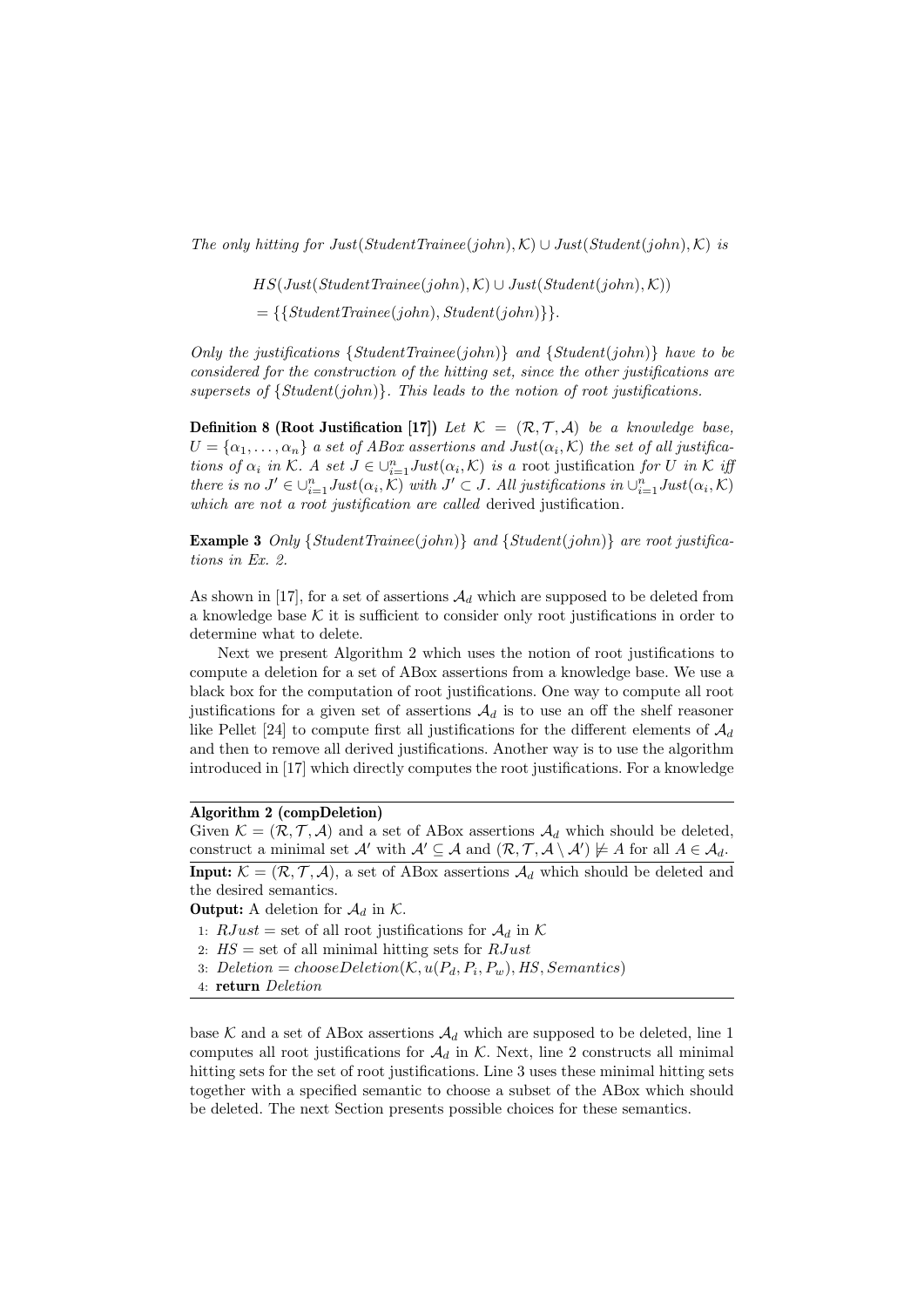## 6. Semantics

In the previous section, we learnt that there can be more than one possible way to delete a set of assertions from a knowledge base. Furthermore, there might be more than one possible way to debug a knowledge base resulting from an insertion. To handle this problem, different semantics are suggested to choose among the possibilities.

#### 6.1. Semantics for Deletion

Maxichoice Semantics [8]: In maxichoice semantics, the deletion with minimal cardinality is chosen. This corresponds to maximizing the number of ABox assertions which are preserved. Thus the resulting ABox implements the deletion while possessing maximal cardinality.

In cases, where there is more than one deletion with minimal cardinality, the maxichoice semantics does not specify which of these deletions to choose. We refrain from choosing an arbitrary one just for the sake of determinism. One way to solve this issue would be to offer the different possibilities to the user and let the user choose. Another possibility would be to use additional information associated with the ABox assertions like suggested in the priority/credibility based semantics introduced at the end of this section.

*Meet Semantics*  $\{8\}$ : This semantics is rather pessimistic since it removes all assertions occurring in a deletion. Thus the resulting ABox implements the deletion while possessing minimal cardinality.

Priority/Credibility based Semantics [8]: In some cases, additional information associated to the assertions in the ABox is available. Examples for this kind of information are credibility or time stamps and are summarized by the term provenance information. This provenance information can be used to decide which assertions to delete by for example preferably deleting those assertions associated with a low credibility or an old time stamp [20].

## 6.2. Semantics for Insertion

Insertion of a set of ABox assertions  $A_i$  can be accomplished by adding it to the knowledge base and then checking if the resulting knowledge base is satisfiable. If it is satisfiable, the resulting knowledge base corresponds to the result of the update operation. If it is unsatisfiable, the methods for deletion can be used to remove the inconsistencies from the knowledge base by deleting {⊥} from the knowledge base. As soon as a debugging step is used during an insertion, there might be several possibilities to perform the insertion. Different semantics can be used to pick one of these possibilities. Please note that it is possible that some (or even all) possibilities to debug the knowledge base remove the inserted assertions.

In addition to the semantics introduced in the previous section, semantics for insertion can take into account the fact that one can distinguish between old information, which was present in the ABox before the insertion and new information which was introduced by the insertion. The semantics presented below build on this distinction and were first introduced in [2] for  $DL - Lite_{RDFS}$ .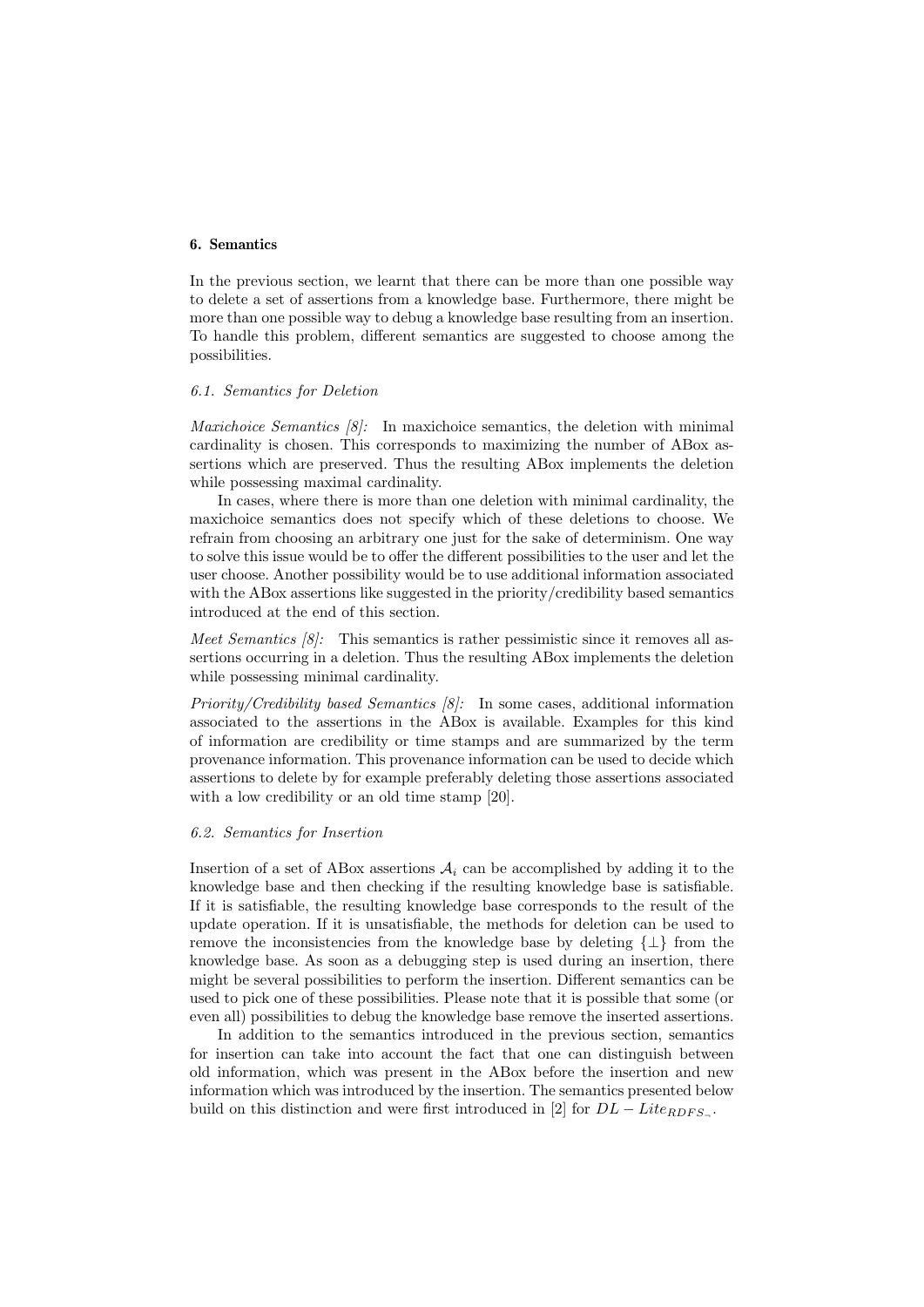Brave Semantics: This semantics gives priority to new assertions which are inserted by the query meaning that the possibility to debug is selected which contains the highest number of assertions in  $A_i$ .

Note that there are cases, where there is is more than one possible way for debugging which contains the highest number of assertions in  $A_i$ . Similar to the maxichoice semantics we are facing non-determinism here and refrain from choosing an arbitrary possibility to debug just for the sake of determinism. One way to solve this issue would be to leave the decision to the user by offering the different debugging possibilities to the user. Another possibility would be to use additional provenance information associated with the ABox assertions.

Cautious Semantics: In contrast to brave semantics, the cautious semantics gives priority to assertions which were already present before the insertion. This means that the possibility to debug is selected, which preserves as many of the already present assertions as possible. In the worst case, the debugging step removes the inserted assertion, making the insertion a *semi-revision* operator as corresponding to the one introduced in [11].

Fainthearted Semantics: This semantics is rather overcautious since it totally discards an insertion as soon as there is a conflict between the inserted assertions and the already present assertions.

## 6.3. Update Semantics taking into account the Interplay of Deletion and Insertion

Next, we introduce another semantics, which aims at optimizing the overall result of an update. When considering the deletion and the insertion part of an update separately, it is possible that the insertion cancels the deletion. More precisely, it is possible that inserting assertions causes other assertions to be entailed which were deleted by the very same update.

Example 4 We consider an update operation deleting StudentTrainee(john) and inserting Secretary(john) into the knowledge base introduced in Sect 2. As shown in Ex. 1, there are two possibilities to delete  $StudentTriangle(john)$  from the knowledge base, which we here denote by  $Del<sub>1</sub>$  and  $Del<sub>2</sub>$ :

 $Del_1 = \{StudentTriangle(john), Employee(john), SoftwareEngineering(john)\}$ 

 $Del_2 = \{StudentTriangle(john), Student(john)\}$ 

We choose  $Del_1$  to perform the deletion of StudentTrainee(john) leaving only the assertion Student(john) in the ABox. Next we address the insertion: Adding Secretary(john) to the ABox together with the TBox assertions  $(2)$  and  $(3)$  from Sec. 2 causes the deleted assertion StudentTrainee(john) to be entailed which clearly is not intended.

Ex. 4 illustrates that, in order to optimize the overall result of an update operation, it might be worthwhile not to consider the deletion and the insertion separately but to take their interplay into account. Before presenting semantics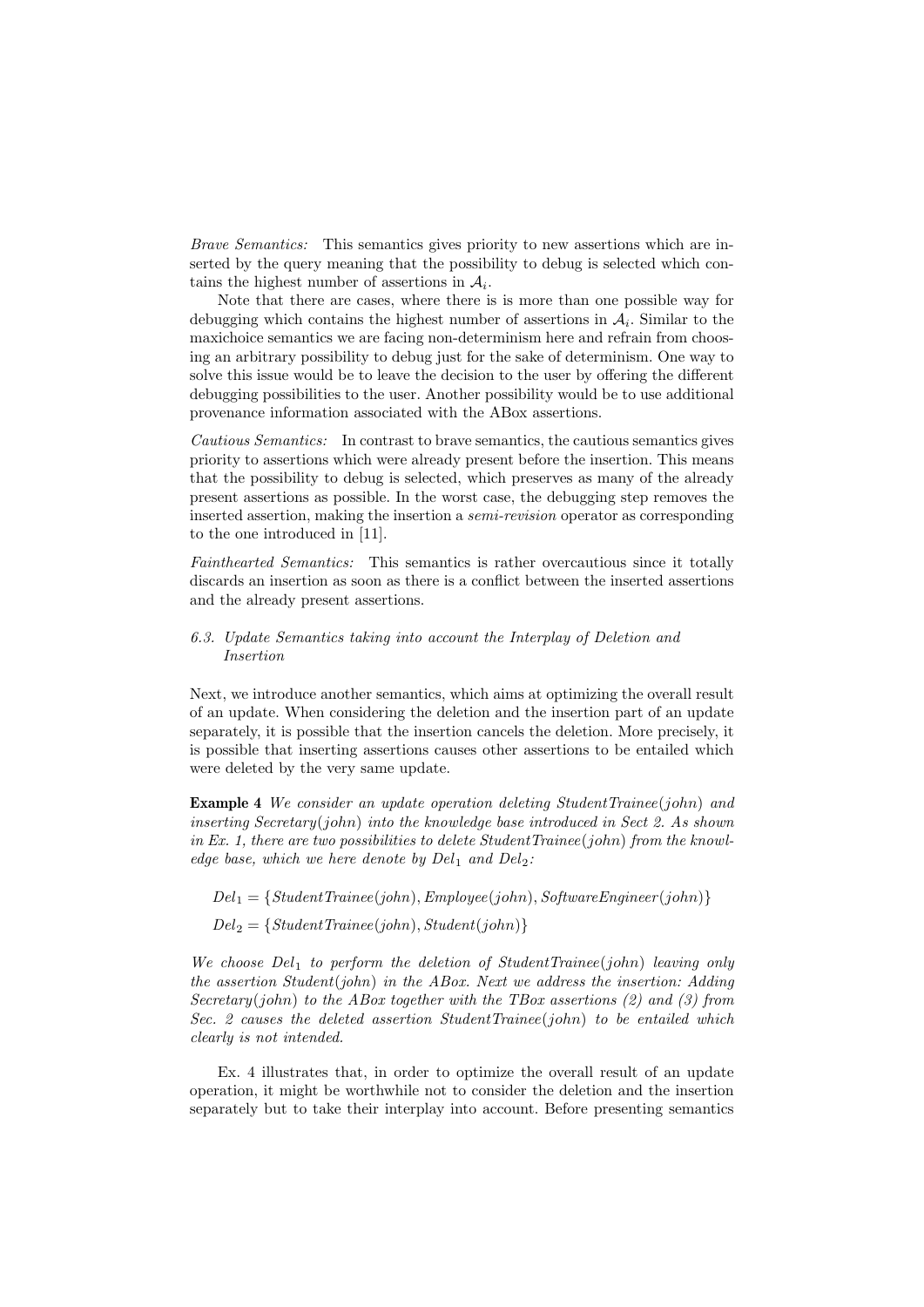implementing this idea, we introduce the notion of an implementation of an update operation to a knowledge base, which corresponds to one possibility to perform an update operation to this knowledge base.

**Definition 9 (Implementation of an Update Operation)** Let  $\mathcal{K} = (\mathcal{R}, \mathcal{T}, \mathcal{A})$  be a knowledge base,  $u(P_d, P_i, P_w)$  an update operation,  $\mathcal{A}_d$  the set of ABox assertions for the result of asking CONSTRUCT  $P_d$  WHERE  $P_w$ ,  $A_i$  set of ABox assertions for the result of asking CONSTRUCT  $P_i$  WHERE  $P_w$  to K. Then (Del, Dbg) is called an implementation of update operation  $u(P_d, P_i, P_w)$  w.r.t. K, if Del is a deletion for  $\mathcal{A}_d$  in  $\mathcal K$  and  $D$ bg is a deletion for  $\{\bot\}$  in  $(\mathcal R, \mathcal T, (\mathcal A\setminus Del) \cup \mathcal A_i).$  The knowlege base resulting from  $(Del, Dbg)$  is defined as  $\mathcal{K}_{u(P_d, P_i, P_w)}^{(Del, Dbg)} = (\mathcal{R}, \mathcal{T}, ((\mathcal{A} \setminus Del) \cup \mathcal{A}_i) \setminus Dbg).$ 

We omit the knowledge base if it is clear from the context and simply say that  $(Del, Dbg)$  is an implementation of update operation  $u(P_d, P_i, P_w)$ . Next we present query-driven semantics which, can be used to choose one of the possible implementations of an update operation  $u(P_d, P_i, P_w)$ .

Query-driven Semantics: Given knowledge base  $\mathcal{K} = (\mathcal{R}, \mathcal{T}, \mathcal{A})$ , an update operation  $u(P_d, P_i, P_w)$ ,  $\mathcal{A}_d$ ,  $\mathcal{A}_i$  defined as in Def. 9 and an implementation  $(Del, Dbg)$ of  $u(P_d, P_i, P_w)$ . All assertions in  $\mathcal{A}_d$  which are not entailed by  $\mathcal{K}_{u(P_d, P_i, P_w)}^{(Del, Dbg)}$  $u(P_d, P_i, P_w)$  can be seen as successful deletions (w.r.t. this implementation  $(Del, Dbg)$ ). Similarly, all assertions in  $\mathcal{A}_i$  which are entailed by  $\mathcal{K}_{u(P_i, P_i, F_i)}^{(Del, Dbg)}$  $\frac{u(P_{el}, D_{og})}{u(P_{d}, P_{i}, P_{w})}$  can be seen as successful insertions (w.r.t. this implementation  $(Del, Dbg)$ ). The aim of query-driven semantics is to maximize the number of successful deletions and insertions.

**Definition 10 (Query-driven Update Semantics)** Let  $\mathcal{K} = (\mathcal{R}, \mathcal{T}, \mathcal{A})$  be a knowledge base,  $u(P_d, P_i, P_w)$  an update operation,  $\mathcal{A}_d$  the set of ABox assertions for the result of asking CONSTRUCT  $P_d$  WHERE  $P_w$  and  $\mathcal{A}_i$  the set of ABox assertions for the result of asking CONSTRUCT  $P_i$  WHERE  $P_w$  to K. The query-driven update of K w.r.t.  $u(P_d, P_i, P_w)$  is  $\mathcal{K}^{\text{Sem}^{qd}}_{u(P_d, P_i, P_w)} = (\mathcal{R}, \mathcal{T}, ((\mathcal{A} \setminus Del) \cup \mathcal{A}_i) \setminus Dbg)$  where  $(Del, Dbg)$  is the implementation of  $u(P_d, P_i, P_w)$  maximizing

$$
|\{\alpha \in \mathcal{A}_d \mid \mathcal{K}_{u(P_d, P_i, P_w)}^{(Del, Dbg)} \not\models \alpha\}| + |\{\beta \in \mathcal{A}_i \mid \mathcal{K}_{u(P_d, P_i, P_w)}^{(Del, Dbg)} \models \beta\}| \tag{9}
$$

If the SPARQL update query does not contain a DELETE clause, Del is empty and the query-driven update semantics behaves like the brave semantics. If the SPARQL update query does not contain an INSERT clause, Equation 9 does not choose a deletion. For these cases, query-driven semantics should be combined with one of the semantics for deletion presented in Sec. 6.1.

Note that there are other cases where query-driven semantics still leaves some choices: there could be more than one combination of deletion and debugging maximizing Eq. (9). This non-determinism could be avoided by presenting the set of successful deletions and insertions for these combinations to the user and let the user decide which of the possibilities is closest to the desired result. Another possibility would be to enhance the query mechanism such that the user is able to give priorities to certain parts of the query. Considering for example the query presented in Sec. 2 the user could specify that the deletion of the StudentTrainee status is more important than the assignment of those students to course c1.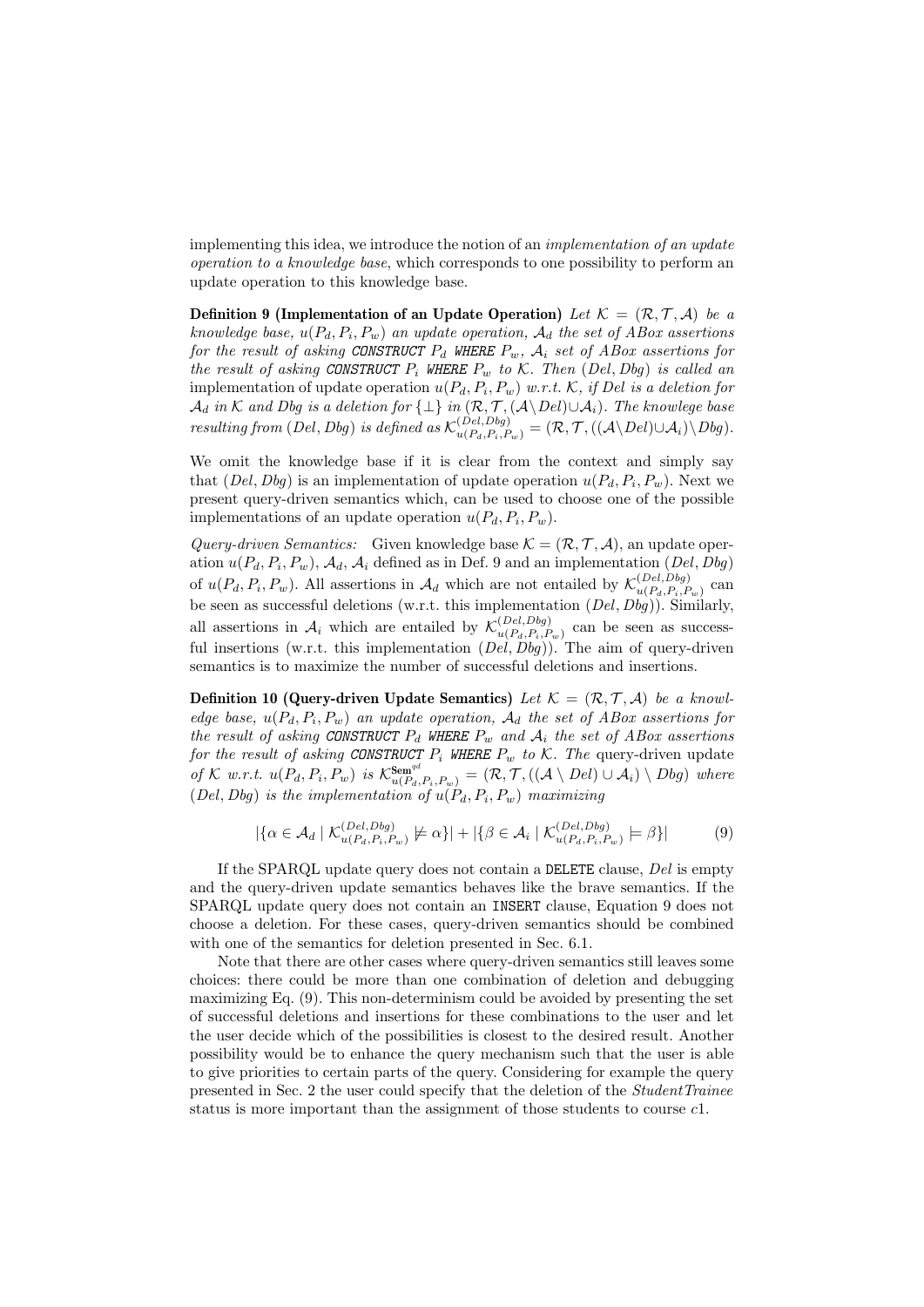Example 5 Let us reconsider the update operation introduced in Ex. 4. Please recall that  $A_d = \{StudentTriangle(john)\}$  and  $A_i = \{Secretary(john)\}$  and that two different deletions  $Del_1$  and  $Del_2$  were presented.

$$
(A \setminus Del_1) \cup A_i = \{Student(john), Secretary(john)\}
$$

$$
(A \setminus Del_2) \cup A_i = \{SoftwareEngineering(john), Employee(john),
$$

$$
Secretary(john)\}
$$

Both  $(\mathcal{A} \setminus Del_1) \cup \mathcal{A}_i$  and  $(\mathcal{A} \setminus Del_2) \cup \mathcal{A}_i$  are satisfiable w.r.t. the TBox, hence no debugging step is necessary. The two possible results of the update operation are:

$$
\mathcal{K}_1 = (\mathcal{T}, (\mathcal{A} \setminus Del_1) \cup \mathcal{A}_i)
$$

$$
\mathcal{K}_2 = (\mathcal{T}, (\mathcal{A} \setminus Del_2) \cup \mathcal{A}_i)
$$

Secretary(john) constitutes a successful insertion in both  $\mathcal{K}_1$  and  $\mathcal{K}_2$ . Since  $\mathcal{K}_1$   $\models$ StudentTrainee(john) and  $\mathcal{K}_2 \not\models StudentTriangle(john)$ , StudentTrainee(john) is a successful deletion in  $K_2$  but not in  $K_1$ . Query-driven semantics results in  $K_2$ since it maximizes the number of successful insertions and deletions.

Query-driven semantics aims at the optimization of the overall result of the query. In extreme cases, where the sizes of  $\mathcal{A}_d$  and  $\mathcal{A}_i$  differ dramatically, it could happen that the smaller set is neglected. For example if  $|\mathcal{A}_d| = 5$  and  $|\mathcal{A}_i| = 1000$ , Eq. (9) is dominated by the set of successful insertions. This could be remedied by introducing a weight indicating the importance of the desired deletion or insertion.

#### 7. Conclusion and Future Work

In this paper, we presented an approach to compute SPARQL ABox update in the presence of OWL-DL TBoxes. We address the fact that there might be more than one way to perform a deletion with different semantics according to which one of the possibilities is chosen. To master the interplay of the deletion and the insertion task of a SPARQL update query, we introduce query-driven semantics which aim at maximizing the overall effect of an update operation.

An implementation of our approach is on the way. We are using SPARQL-DL to evaluate the CONSTRUCT query and Pellet to compute all possible justifications.

Besides evaluating the approach, future work addresses the use of summarization techniques to efficiently compute justifications. Since the set of ABox assertions which are supposed to be deleted are created by a basic graph pattern, this set is likely to contain many similar assertions. We want to exploit these similarities by first aggregating similar individuals into one individual and then computing the justification for a bunch of assertions in one single step. Possible summarization techniques we are looking into are [7] and [10].

Acknowledgements We would like to thank Albin Ahmeti, Diego Calvanese, Axel Polleres and Vadim Savenkov for being so kind to share the implementation of their approach for SPARQL instance-level update in the presence of  $DL - Lit_{RDFS}$  TBoxes which will serve as a basis for our implementation.